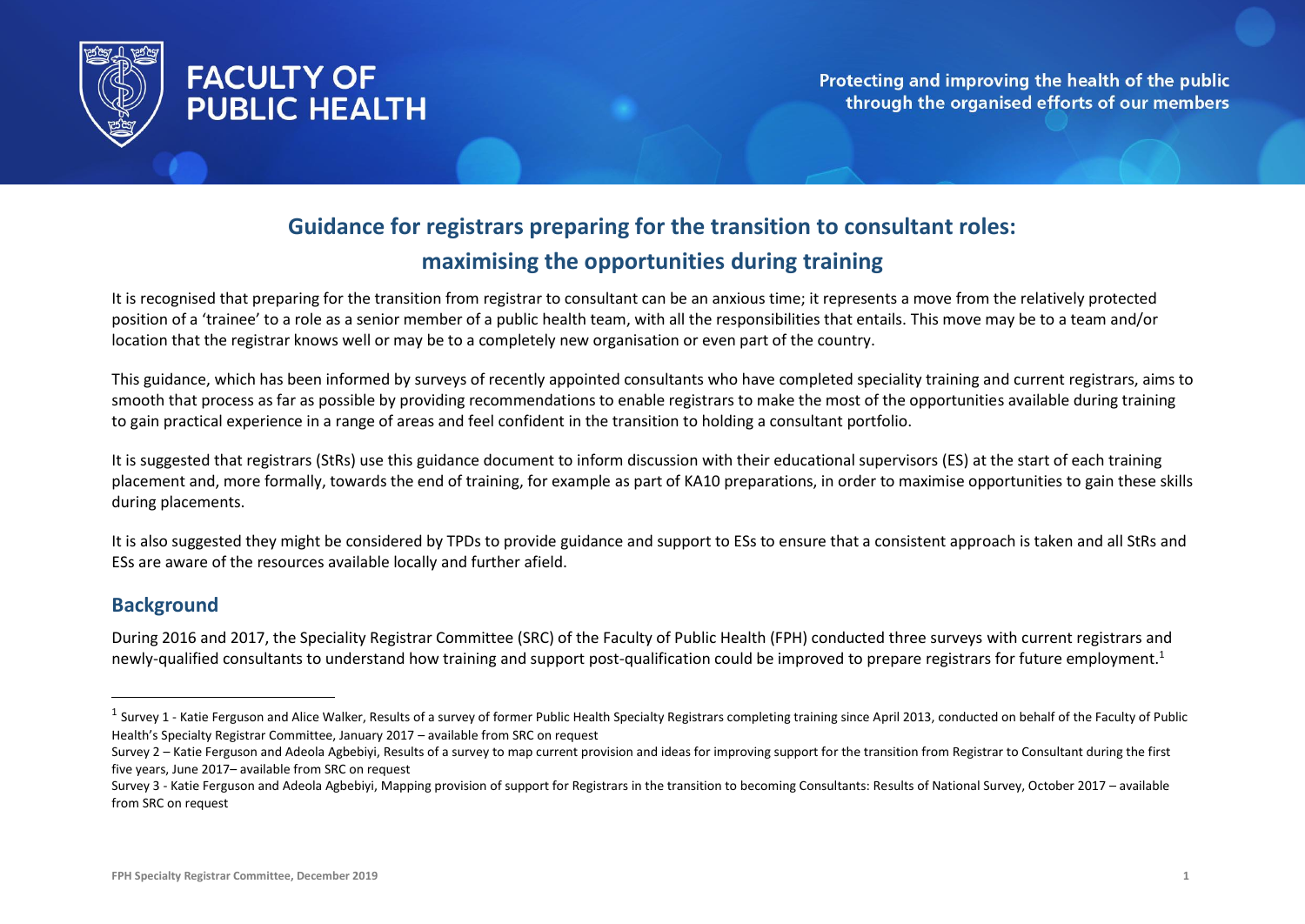The 15 recommendations from this work were agreed by the FPH Workforce Committee in February 2018 and the SRC were asked by the FPH Workforce and Education Committees to create a set of recommendations outlining key skills and areas of support to help registrars with the transition to working at consultant level, putting the curriculum requirements into the context of preparing for consultant roles.

#### **Overview**

This document makes 12 recommendations of good practice. These are divided into two sections: 1) skills and experiences to prepare for consultant portfolios and 2) support for career planning and getting a consultant role. These recommendations are based on the findings of the above surveys and are intended for consideration by training programme directors (TPDs), educational, academic and project supervisors and registrars. It is recognised that there is a balance between what is provided by local training programmes and self-directed action by registrars.

Cutting across many of these recommendations is the underlying principle that it is good practice for registrars post-final membership examination to start to 'act as' consultants within their placements. This might include taking on broader portfolios, demonstrating that they can manage competing priorities and aiming to get all their competencies / learning outcomes signed off at least 6 months before their CCT so that they can focus on preparing to work at consultant level.

It is recognised that some of the skills and experiences recommended are explicitly reflected in the requirements of the 2015 curriculum, such as managing staff and managing a budget. They have been included here as they are skills which the newly-qualified consultants surveyed wished they had had more experience of during training, and to encourage registrars and their supervisors to maximise the experiences they use to sign off these learning outcomes, to ensure they feel competent to do these tasks when working at consultant level.

Current registrars and new consultants were asked by the SRC regional representatives to share ideas for how they have gained some of these skills and experiences. Responses received have been outlined by theme. The current and ongoing 'light touch' review of the curriculum will result in more examples of how learning outcomes can be achieved, to also guide Registrars and Educational Supervisors in this.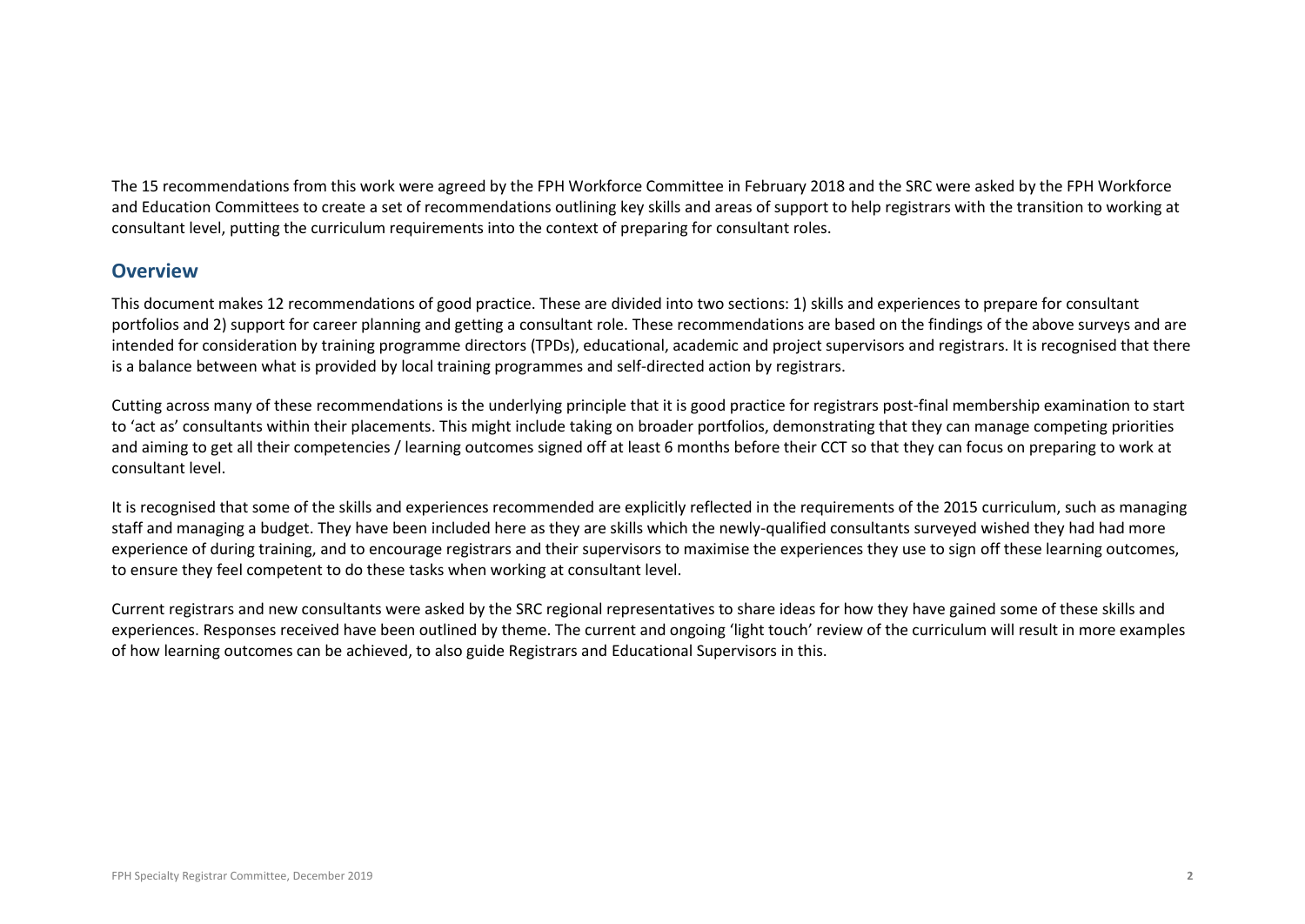## **1) Skills and experiences for taking on a consultant portfolio**

| <b>Key skills and experiences</b>                                                                                                                                                                                                                                                                                                                                                                                                                                                                                                                                                                                                                                                                    | Examples of how registrars have achieved these and training programmes                                                                                                                                                                                                                                                                                                                                                                                                                                                                                                                                                                                                                  |
|------------------------------------------------------------------------------------------------------------------------------------------------------------------------------------------------------------------------------------------------------------------------------------------------------------------------------------------------------------------------------------------------------------------------------------------------------------------------------------------------------------------------------------------------------------------------------------------------------------------------------------------------------------------------------------------------------|-----------------------------------------------------------------------------------------------------------------------------------------------------------------------------------------------------------------------------------------------------------------------------------------------------------------------------------------------------------------------------------------------------------------------------------------------------------------------------------------------------------------------------------------------------------------------------------------------------------------------------------------------------------------------------------------|
|                                                                                                                                                                                                                                                                                                                                                                                                                                                                                                                                                                                                                                                                                                      | have supported registrars                                                                                                                                                                                                                                                                                                                                                                                                                                                                                                                                                                                                                                                               |
| Service planning, commissioning*, and evaluation<br>experience<br>(* the process of planning, agreeing and monitoring services)<br>2015 curriculum, relevant learning outcomes to make the<br>most of this experience include:<br>4.6 - costing the resources needed for a project and<br>contributing to a business case for a service development.<br>7.2 - applying ethical and legal frameworks to resource<br>allocation<br>7.3 - drawing up a service specification                                                                                                                                                                                                                            | During local authority placement worked with commissioner to draft a service<br>specification; then sat on procurement panel, evaluating bids to deliver the new<br>service<br>Gained commissioning and procurement experience during 'national treasure'<br>$\bullet$<br>placement at Department for International Development (DFID)<br>Gained experience in this during 3 month 'acting up' role<br>$\bullet$<br>Undertaking a service development project during a healthcare attachment<br>$\bullet$<br>In London, Kent, Surrey and Sussex (LKSS), Health Education England (HEE) has<br>$\bullet$<br>advertised when they are doing a procurement for a registrar to sit on panel |
| <b>Budget-holding experience</b><br>2015 curriculum, relevant learning outcomes to make the<br>most of this experience include:<br>4.6 - Demonstrate an understanding of methods of financial<br>management and show experience of how they are used. Full<br>evidence requires that the registrar will be competent to take<br>responsibility for managing a budget when a consultant,<br>ideally from direct experience of so doing. If not from direct<br>involvement, evidence may be gained by shadowing the<br>management of a budget that their supervisor holds, or by<br>working with other budget holders or finance staff to<br>understand and gain experience of the processes involved. | Shadowed departmental finance meetings; talked through the team budget with the<br>DPH during local authority placement<br>Being in charge of the budget as part of the committee for the annual registrar<br>conference<br>Went on a financial management course as part of 'core training' offered in the<br>region (LKSS)<br>It's important that trainees are not protected from difficult meetings, for example<br>around finances<br>Seek this experience as part of 'acting up role'<br>$\bullet$<br>Consider roles to gain the experience outside of work, for example being a school<br>$\bullet$<br>governor                                                                   |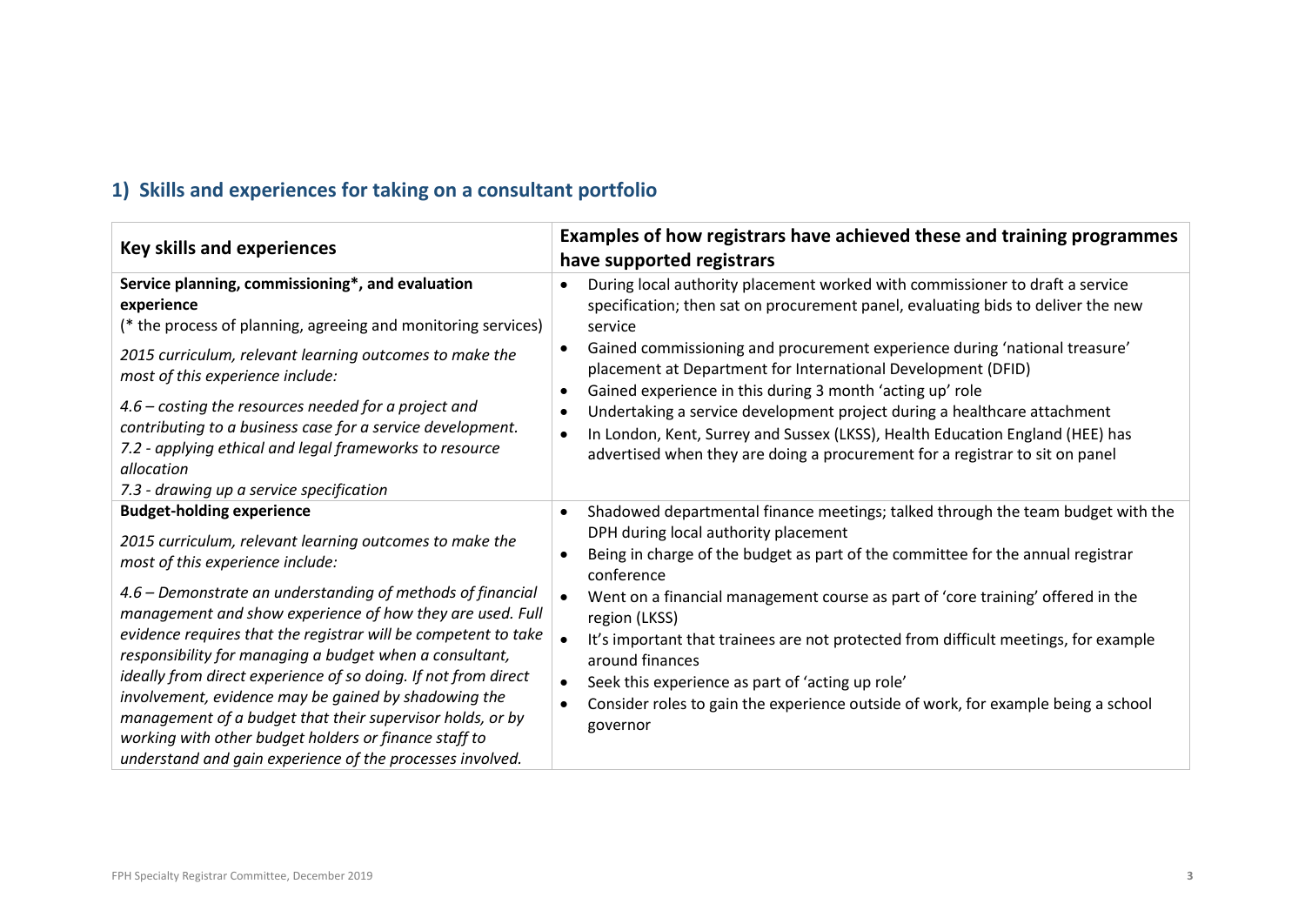| Project management experience                                                                                                                                                                                                                                                                                                                                                                                                                                                                                                                                                                                                                                 | Doing a project management course<br>$\bullet$<br>Gained project management experience during 'national treasure' placement at DFID<br>٠<br>Gained experience in this during 3 month 'acting up' role<br>$\bullet$                                                                                                                                                                                                                                                                                                                                                                                                                                                                                                                                                                                                                                                                                                                                                                                                                                                                                                               |
|---------------------------------------------------------------------------------------------------------------------------------------------------------------------------------------------------------------------------------------------------------------------------------------------------------------------------------------------------------------------------------------------------------------------------------------------------------------------------------------------------------------------------------------------------------------------------------------------------------------------------------------------------------------|----------------------------------------------------------------------------------------------------------------------------------------------------------------------------------------------------------------------------------------------------------------------------------------------------------------------------------------------------------------------------------------------------------------------------------------------------------------------------------------------------------------------------------------------------------------------------------------------------------------------------------------------------------------------------------------------------------------------------------------------------------------------------------------------------------------------------------------------------------------------------------------------------------------------------------------------------------------------------------------------------------------------------------------------------------------------------------------------------------------------------------|
| Having 'portfolio holding' experience<br>Although Registrars may not have a formal 'portfolio' the<br>key experience needed is working on multiple workstreams /<br>projects at the same time, managing the competing<br>demands and priorities and being able to manage their own<br>time.<br>This should also include responding to 'unexpected'<br>demands or urgent pieces of work that suddenly arrive on<br>the desk (or more likely, in inbox).                                                                                                                                                                                                        | This was generally my experience throughout second half of training (post MFPH<br>٠<br>examination) and would expect that to be the case for many registrars. As became<br>more senior the level of responsibility increased.<br>In more senior roles, try to take on work areas rather than just projects<br>٠                                                                                                                                                                                                                                                                                                                                                                                                                                                                                                                                                                                                                                                                                                                                                                                                                  |
| Staff management experience (line management, dealing<br>with staff issues, recruitment)<br>2015 curriculum, relevant learning outcomes to make the<br>most of this experience include:<br>4.10 - Guide, support and develop staff and junior<br>colleagues, receiving and giving constructive feedback and<br>showing an understanding of the potential role of coaching<br>and mentoring. Evidence that the registrar has supported<br>both staff and colleagues and is competent to take on staff<br>management if required. The registrar should be able to<br>assess when a coaching or mentoring approach might be<br>helpful for themselves or others. | Sit on interview panels in your placement<br>$\bullet$<br>Seek this experience as part of 'acting up role'<br>$\bullet$<br>Involve registrars in 'behind the scenes' senor level meetings where HR issues may be<br>discussed<br>Being involved in supporting colleagues / appraisals<br>Craft supervisory roles in your placement for example managing volunteers, GP<br>trainees<br>Act as a mentor for local schemes, such as 'Team Up' in London - a volunteering<br>$\bullet$<br>programme, which partners trainee doctors and dentists, healthcare students and<br>public health professionals with community organisations to deliver sustainable<br>health and wellbeing projects for disadvantaged communities. Projects are<br>supported by a network of public health registrars, consultants and practitioners who<br>act as 'buddies', providing advice, support and public health expertise throughout the<br>3-6 month long projects.- https://www.lpmde.ac.uk/training-programme/specialty-<br>schools/public-health/teamup<br>Consider roles to gain the experience outside of work, for example being a school |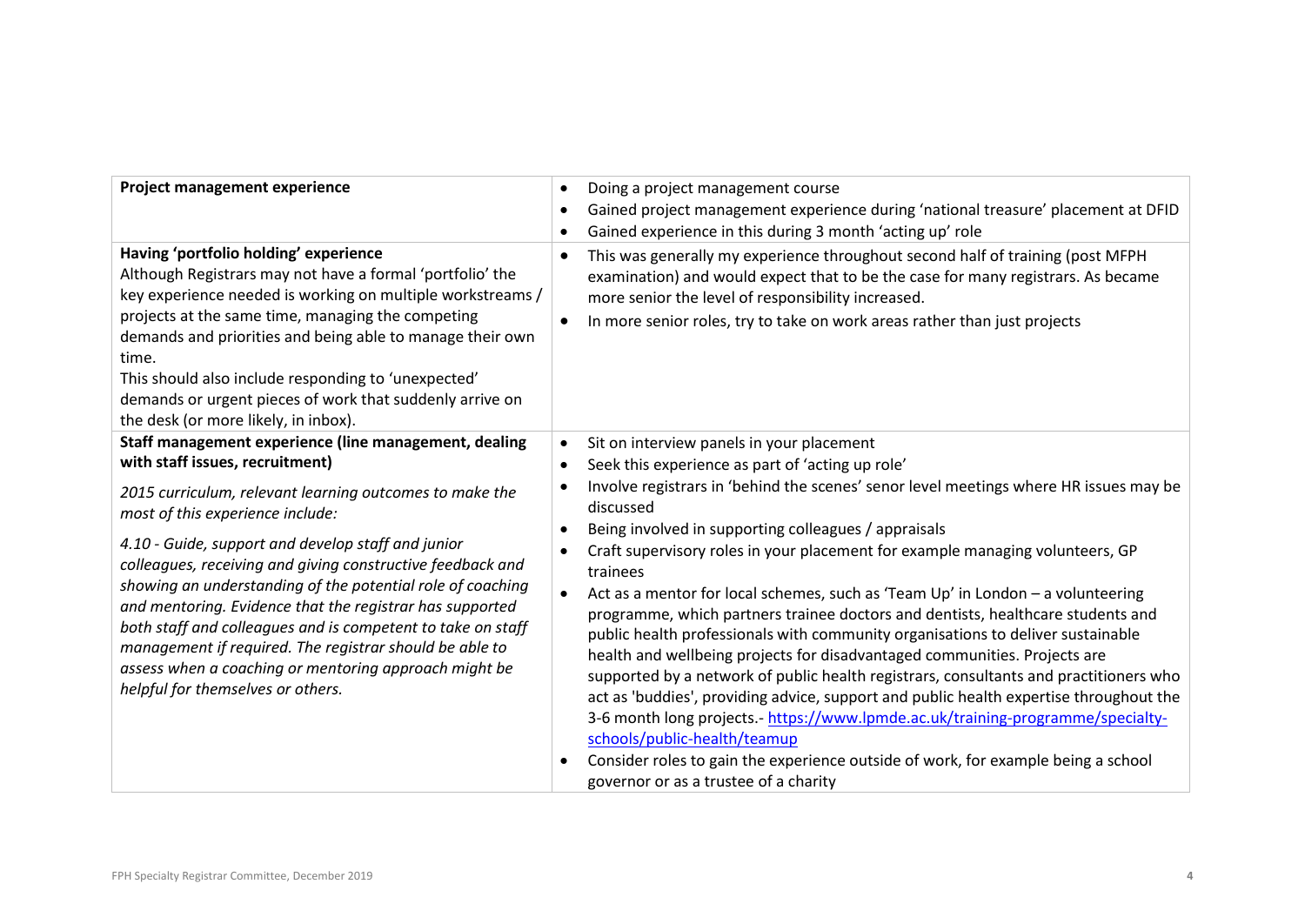| Media and advocacy experience<br>2015 curriculum, relevant learning outcomes to make the<br>most of this experience include:<br>4.9 - Work collaboratively with the media to communicate<br>effectively with the public - evidence that the registrar has<br>handled unexpected press or other media enquiries in a<br>timely and professional manner, has considered the<br>management of information for the public, and has used the<br>media pro-actively to successfully communicate with the<br>public | Attending media courses<br>Being a co-chair role in Scottish registrar group was useful for this, plus acting up<br>experience working in child health. Role as charity trustee (outside professional role)<br>was also great for this<br>Working on media statements or briefings about outbreaks in a health protection<br>setting |
|--------------------------------------------------------------------------------------------------------------------------------------------------------------------------------------------------------------------------------------------------------------------------------------------------------------------------------------------------------------------------------------------------------------------------------------------------------------------------------------------------------------|--------------------------------------------------------------------------------------------------------------------------------------------------------------------------------------------------------------------------------------------------------------------------------------------------------------------------------------|
|--------------------------------------------------------------------------------------------------------------------------------------------------------------------------------------------------------------------------------------------------------------------------------------------------------------------------------------------------------------------------------------------------------------------------------------------------------------------------------------------------------------|--------------------------------------------------------------------------------------------------------------------------------------------------------------------------------------------------------------------------------------------------------------------------------------------------------------------------------------|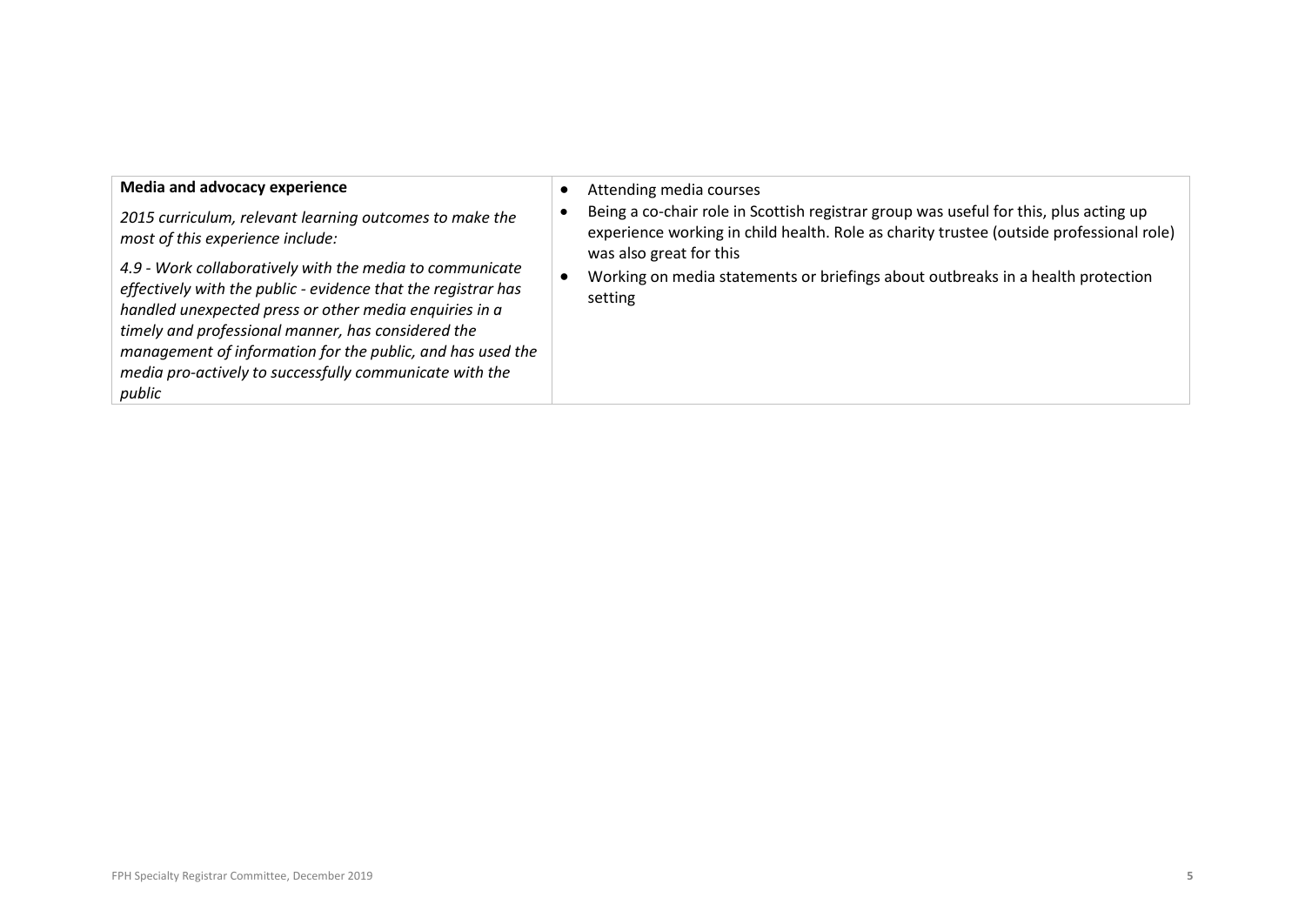| Leadership experience<br>2015 curriculum, relevant learning outcomes to make the<br>most of this experience include:<br>4.1, 4.4, 4.8 and 10.8 all require demonstration of leadership<br>skills | Chair local registrar groups (note depends how the groups function as to how much<br>$\bullet$<br>leadership role involved, rather than just meeting chairing)<br>During 'acting up' role<br>$\bullet$<br>Spend time shadowing those in leadership roles, witness how they deal with difficult<br>$\bullet$<br>questions etc in different situations and build in reflection time with the person you<br>are shadowing to maximise learning from the experience<br>National treasure placement (1 year) at DFID<br>$\bullet$<br>Do a leadership or management course, in person or an online course. Courses that<br>$\bullet$<br>have been suggested include e.g:<br>Organisational development, Leadership & Learning, Scotland -<br>$\bullet$<br>https://learn.nes.nhs.scot/797/leadership-and-management-<br>zone/programmes<br>CMP - https://www.cmpsolutions.com/training/<br>$\bullet$<br>King's Fund, London - https://www.kingsfund.org.uk/courses<br>Faculty of Medical Leadership and Management - https://www.fmlm.ac.uk/<br>Also other types of course which help with aspects of leadership e.g. someone<br>reported finding chairing a STAC training useful and witness familiarisation training<br>Consider experience outside of professional posts, for example being a school<br>governor<br>Use out of programme experiences e.g. Darzi Fellowship in Clinical Leadership |
|--------------------------------------------------------------------------------------------------------------------------------------------------------------------------------------------------|-----------------------------------------------------------------------------------------------------------------------------------------------------------------------------------------------------------------------------------------------------------------------------------------------------------------------------------------------------------------------------------------------------------------------------------------------------------------------------------------------------------------------------------------------------------------------------------------------------------------------------------------------------------------------------------------------------------------------------------------------------------------------------------------------------------------------------------------------------------------------------------------------------------------------------------------------------------------------------------------------------------------------------------------------------------------------------------------------------------------------------------------------------------------------------------------------------------------------------------------------------------------------------------------------------------------------------------------------------------------------------------------------|
|--------------------------------------------------------------------------------------------------------------------------------------------------------------------------------------------------|-----------------------------------------------------------------------------------------------------------------------------------------------------------------------------------------------------------------------------------------------------------------------------------------------------------------------------------------------------------------------------------------------------------------------------------------------------------------------------------------------------------------------------------------------------------------------------------------------------------------------------------------------------------------------------------------------------------------------------------------------------------------------------------------------------------------------------------------------------------------------------------------------------------------------------------------------------------------------------------------------------------------------------------------------------------------------------------------------------------------------------------------------------------------------------------------------------------------------------------------------------------------------------------------------------------------------------------------------------------------------------------------------|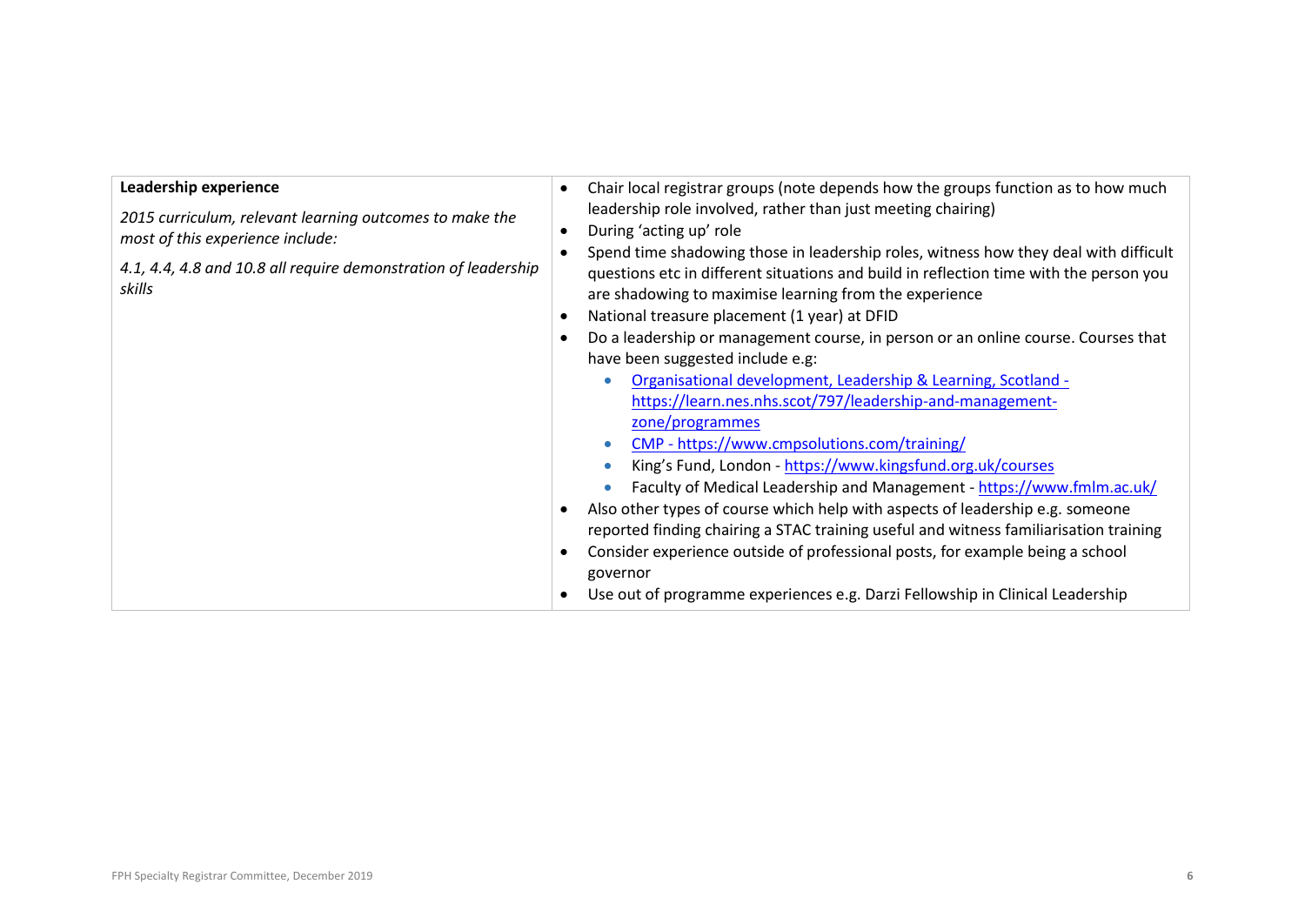## **2) Support for career planning and getting a consultant role**

| Types of support for career planning and getting a<br>consultant role                                                                                                                                                                             | Examples of how registrars have achieved these and training programmes<br>have supported registrars                                                                                                                                                                                                                                                                                                                                                                                                                                                                                                                                                                                                                                                                                                                                                                                                                                                                                                                                                                                                     |
|---------------------------------------------------------------------------------------------------------------------------------------------------------------------------------------------------------------------------------------------------|---------------------------------------------------------------------------------------------------------------------------------------------------------------------------------------------------------------------------------------------------------------------------------------------------------------------------------------------------------------------------------------------------------------------------------------------------------------------------------------------------------------------------------------------------------------------------------------------------------------------------------------------------------------------------------------------------------------------------------------------------------------------------------------------------------------------------------------------------------------------------------------------------------------------------------------------------------------------------------------------------------------------------------------------------------------------------------------------------------|
| Registrars should have opportunities to explore a diversity<br>of placements, both within and outside their region                                                                                                                                | Training programmes offer a diversity of placements and registrars are able to<br>$\bullet$<br>suggest ideas for new training placements and work with their TPD to develop them<br>Registrars have the flexibility to access placements outside the region (as long as they<br>$\bullet$<br>meet local training programme requirements); national placements consider<br>registrars working remotely from a local base<br>Registrars have the opportunity to gain practical healthcare public health experience.<br>For example, placements are available in NHS Trusts, CCGs and NHS England                                                                                                                                                                                                                                                                                                                                                                                                                                                                                                          |
| Registrars have the opportunity to undertake roles where<br>they 'act as consultants' at the end of training by taking on<br>a senior workload across a range of areas (portfolios) and<br>demonstrate the ability to manage competing priorities | Opportunities to 'act as consultants' (formally by taking up a vacant role or informally by<br>assuming the level of responsibility) are advertised to relevant cohorts of registrars to<br>ensure equal access<br>The benefits of this cited by newly qualified consultants include:<br>"Demonstrated my ability to handle challenge, a large portfolio of work and give<br>concrete examples of the expectations of working a consultant level standard when<br>interviewed. Could provide real examples that didn't refer to 'training'. I was also<br>able to demonstrate my ability to different stakeholders and organisations, and build<br>my confidence that I was ready to be a public health leader and could work within<br>political environments"<br>"It is essential for StRs to gain experience in acting up as a consultant role is very<br>different to being a registrar. I was lucky to cover a gap in the consultant team, which<br>became the post I was successful in achieving. I also gained budget and staff<br>management experience which is difficult to get in training." |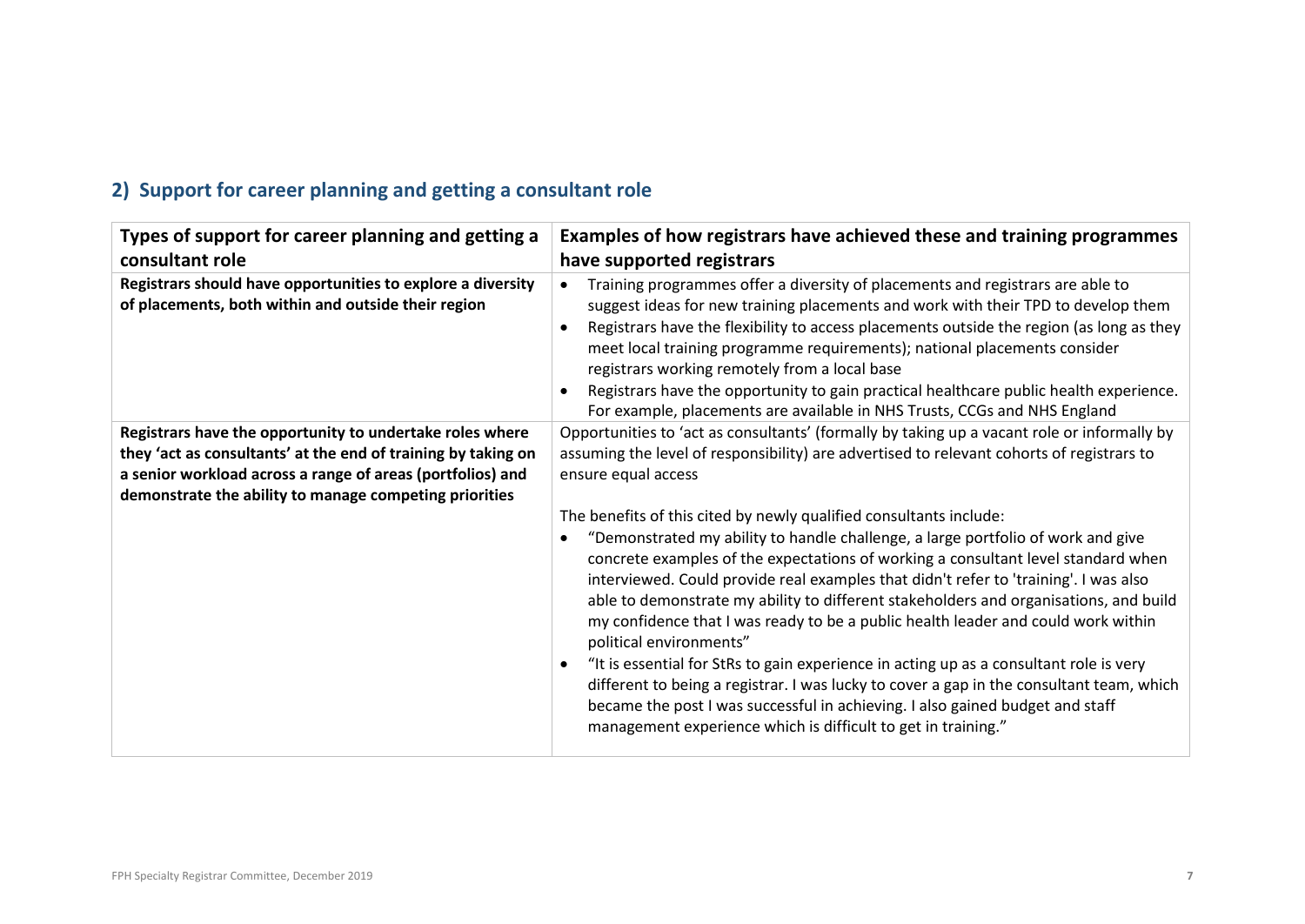| Types of support for career planning and getting a                                                     | Examples of how registrars have achieved these and training programmes                                                                                                                                                                                                                                                                                                                                                                                                                                                                                                                                                                                                                                                                                                                                                                                                                                                                                                                                                                                                                                                                                                                                                                                                                                                                                                                                                                                                                                                                                                                                                                                                                                                                                                     |
|--------------------------------------------------------------------------------------------------------|----------------------------------------------------------------------------------------------------------------------------------------------------------------------------------------------------------------------------------------------------------------------------------------------------------------------------------------------------------------------------------------------------------------------------------------------------------------------------------------------------------------------------------------------------------------------------------------------------------------------------------------------------------------------------------------------------------------------------------------------------------------------------------------------------------------------------------------------------------------------------------------------------------------------------------------------------------------------------------------------------------------------------------------------------------------------------------------------------------------------------------------------------------------------------------------------------------------------------------------------------------------------------------------------------------------------------------------------------------------------------------------------------------------------------------------------------------------------------------------------------------------------------------------------------------------------------------------------------------------------------------------------------------------------------------------------------------------------------------------------------------------------------|
| consultant role                                                                                        | have supported registrars                                                                                                                                                                                                                                                                                                                                                                                                                                                                                                                                                                                                                                                                                                                                                                                                                                                                                                                                                                                                                                                                                                                                                                                                                                                                                                                                                                                                                                                                                                                                                                                                                                                                                                                                                  |
| Interview support - registrars have the opportunity to be<br>interviewed in mock consultant interviews | Try and sit on an interview panel for the recruitment of senior staff and observe the<br>$\bullet$<br>process or be part of a 'stakeholder panel' if that is on offer locally for interviews<br>(discuss with ES or DPH)<br>FPH Interview Skills for Public Health Consultant Posts -<br>https://www.fph.org.uk/news-events/events-courses-and-exams/<br>Book - Oliver Picard, Dan Wood, Sebastian Yuen, Medical Interviews: A<br>comprehensive guide to CT, St & Registrar Interview Skills 2011 - useful for Registrar<br>interviews - maybe similar one for Consultant interviews<br>BMA resources - https://www.bma.org.uk/advice/career/applying-for-a-<br>job/becoming-a-consultant<br>Advice from two recently qualified consultants:<br>$\bullet$<br>"I had a mock consultant interview with two consultants which was very useful. I<br>also looked up questions online for consultant interviews and made sure I had<br>answers for the questions. It is good to go and visit the place you are hoping to<br>work or try and get a fixed term or locum contract - that way you can see if it is a<br>good fit too"<br>"I did a mock interview with my ES. However, being interviewed for the acting up<br>post and subsequent locum post was more helpful prior to starting to apply for<br>substantive posts if I had been aware of the STAR method of preparing<br>interview responses for example that would have made a big difference. For the<br>interview where I was appointed, my experience was that the informal meeting<br>with DPH prior to application was probably almost (perhaps more) important<br>than the interview itself, and so some thought required for this as well - I<br>prepared as much for this as for interview and it paid off" |
| Career guidance and support -                                                                          | East of England, East Midlands and West Midlands jointly run a registrar-led                                                                                                                                                                                                                                                                                                                                                                                                                                                                                                                                                                                                                                                                                                                                                                                                                                                                                                                                                                                                                                                                                                                                                                                                                                                                                                                                                                                                                                                                                                                                                                                                                                                                                               |
|                                                                                                        | 'Becoming a Consultant Day'                                                                                                                                                                                                                                                                                                                                                                                                                                                                                                                                                                                                                                                                                                                                                                                                                                                                                                                                                                                                                                                                                                                                                                                                                                                                                                                                                                                                                                                                                                                                                                                                                                                                                                                                                |
|                                                                                                        |                                                                                                                                                                                                                                                                                                                                                                                                                                                                                                                                                                                                                                                                                                                                                                                                                                                                                                                                                                                                                                                                                                                                                                                                                                                                                                                                                                                                                                                                                                                                                                                                                                                                                                                                                                            |